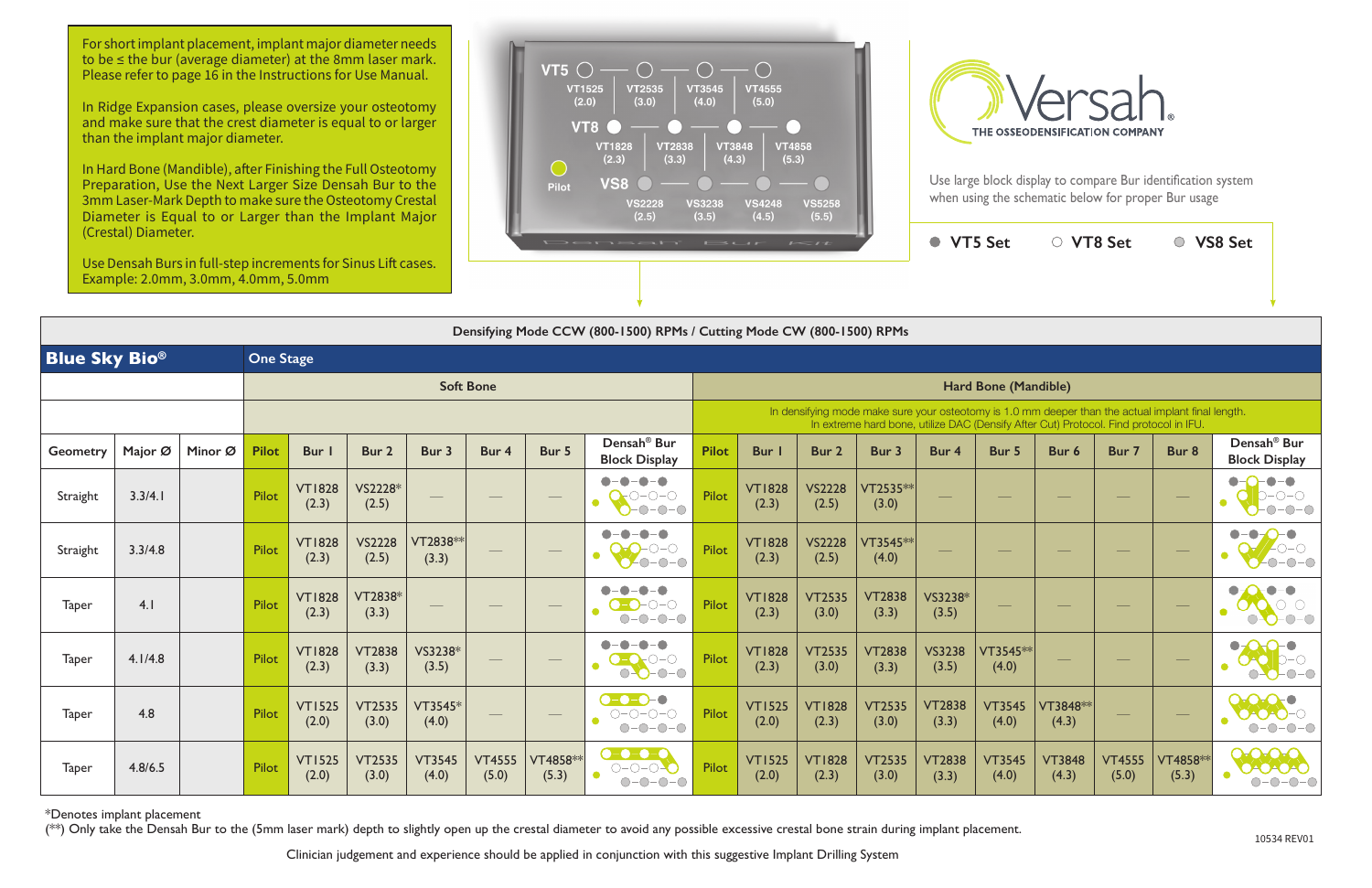Use large block display to compare Bur identification system when using the schematic below for proper Bur usage

For short implant placement, implant major diameter needs to be ≤ the bur (average diameter) at the 8mm laser mark. Please refer to page 16 in the Instructions for Use Manual.

\*Denotes implant placement.

(\*\*) Only take the Densah Bur to the (5mm laser mark) depth to slightly open up the crestal diameter to avoid any possible excessive crestal bone strain during implant placement.

10534 REV01

|                      | (Crestal) Diameter.<br>Use Densah Burs in full-step increments for Sinus Lift cases.<br>Example: 2.0mm, 3.0mm, 4.0mm, 5.0mm |         |                     |                        |                        |                  |                   | Densah' Bur                                                                                                                              |                                                                                                                                                                                             | $I \leq t$             |                        |                        | ● VT5 Set              |                          | ○ VT8 Set |                                             | ○ VS8 Set                                       |  |  |  |
|----------------------|-----------------------------------------------------------------------------------------------------------------------------|---------|---------------------|------------------------|------------------------|------------------|-------------------|------------------------------------------------------------------------------------------------------------------------------------------|---------------------------------------------------------------------------------------------------------------------------------------------------------------------------------------------|------------------------|------------------------|------------------------|------------------------|--------------------------|-----------|---------------------------------------------|-------------------------------------------------|--|--|--|
|                      | Densifying Mode CCW (800-1500) RPMs / Cutting Mode CW (800-1500) RPMs                                                       |         |                     |                        |                        |                  |                   |                                                                                                                                          |                                                                                                                                                                                             |                        |                        |                        |                        |                          |           |                                             |                                                 |  |  |  |
| <b>Blue Sky Bio®</b> |                                                                                                                             |         | <b>Internal Hex</b> |                        |                        |                  |                   |                                                                                                                                          |                                                                                                                                                                                             |                        |                        |                        |                        |                          |           |                                             |                                                 |  |  |  |
|                      |                                                                                                                             |         |                     |                        |                        | <b>Soft Bone</b> |                   |                                                                                                                                          |                                                                                                                                                                                             | Hard Bone (Mandible)   |                        |                        |                        |                          |           |                                             |                                                 |  |  |  |
|                      |                                                                                                                             |         |                     |                        |                        |                  |                   |                                                                                                                                          | In densifying mode make sure your osteotomy is 1.0 mm deeper than the actual implant final length.<br>In extreme hard bone, utilize DAC (Densify After Cut) Protocol. Find protocol in IFU. |                        |                        |                        |                        |                          |           |                                             |                                                 |  |  |  |
| <b>Geometry</b>      | Major Ø                                                                                                                     | Minor Ø | <b>Pilot</b>        | Bur I                  | Bur 2                  | Bur 3            | Bur 4             | Densah <sup>®</sup> Bur<br><b>Block Display</b>                                                                                          | <b>Pilot</b>                                                                                                                                                                                | Bur I                  | Bur 2                  | Bur 3                  | Bur 4                  | Bur 5                    | Bur 6     | Bur 7                                       | Densah <sup>®</sup> Bur<br><b>Block Display</b> |  |  |  |
| <b>Taper</b>         | 3.7                                                                                                                         |         | Pilot               | <b>VT1525</b><br>(2.0) | VT2535*<br>(3.0)       |                  |                   | $\bullet$ – $\bullet$<br>$\bullet$ - $\bullet$<br>$\bigcirc\negmedspace-\bigcirc\negmedspace-\bigcirc\negmedspace-\bigcirc$<br>$O-O-O-O$ | Pilot                                                                                                                                                                                       | <b>VT1525</b><br>(2.0) | <b>VT1828</b><br>(2.3) | VT2535*<br>(3.0)       | $\hspace{0.05cm}$      | $\hspace{0.05cm}$        |           | $\overbrace{\hspace{25mm}}^{}$              |                                                 |  |  |  |
| <b>Taper</b>         | 4.1                                                                                                                         |         | Pilot               | <b>VT1828</b><br>(2.3) | VT2838*<br>(3.3)       | $\frac{1}{2}$    | $\hspace{0.05cm}$ | $-0$ - $0$ - $0$                                                                                                                         | Pilot                                                                                                                                                                                       | <b>VT1828</b><br>(2.3) | <b>VT2535</b><br>(3.0) | <b>VT2838</b><br>(3.3) | VS3238*<br>(3.5)       | $\overline{\phantom{m}}$ |           | $\overline{\phantom{a}}$                    |                                                 |  |  |  |
| <b>Taper</b>         | 4.7                                                                                                                         |         | Pilot               | <b>VT1525</b><br>(2.0) | <b>VT2535</b><br>(3.0) | VT3545*<br>(4.0) |                   | $-0-0-0$<br>$O-O-O-O-\bigcirc$                                                                                                           | Pilot                                                                                                                                                                                       | <b>VT1525</b><br>(2.0) | <b>VT2535</b><br>(3.0) | <b>VT2838</b><br>(3.3) | <b>VT3545</b><br>(4.0) | $VT3848**$<br>(4.3)      |           | $\hspace{1.0cm} \overbrace{\hspace{1.0cm}}$ |                                                 |  |  |  |

Clinician judgement and experience should be applied in conjunction with this suggestive Implant Drilling System

In Ridge Expansion cases, please oversize your osteotomy and make sure that the crest diameter is equal to or larger than the implant major diameter.

In Hard Bone (Mandible), after Finishing the Full Osteotomy Preparation, Use the Next Larger Size Densah Bur to the 3mm Laser-Mark Depth to make sure the Osteotomy Crestal Diameter is Equal to or Larger than the Implant Major



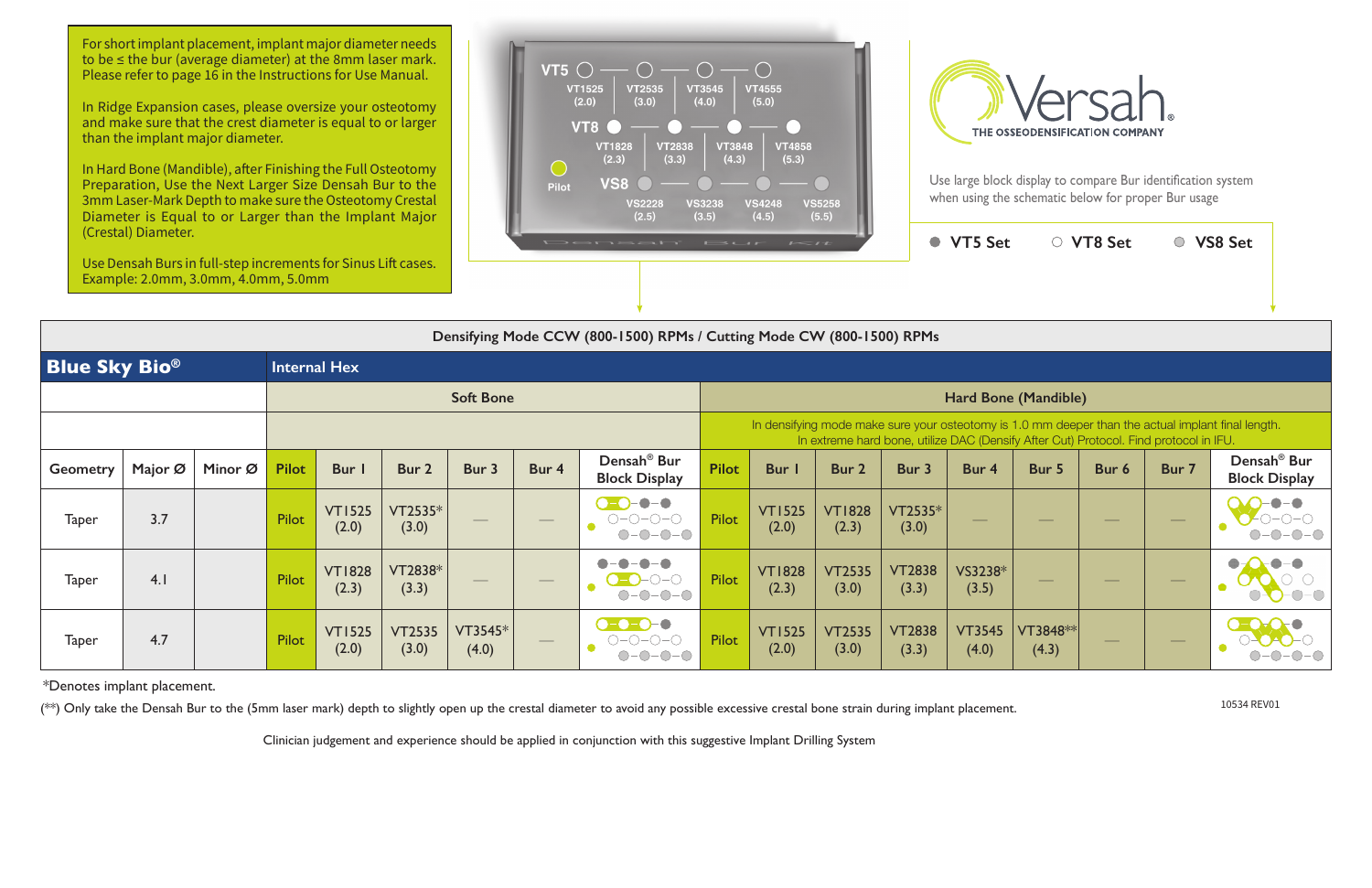Use large block display to compare Bur identification system when using the schematic below for proper Bur usage

For short implant placement, implant major diameter needs to be ≤ the bur (average diameter) at the 8mm laser mark. Please refer to page 16 in the Instructions for Use Manual.

\*Denotes implant placement.

(\*\*) Only take the Densah Bur to the (5mm laser mark) depth to slightly open up the crestal diameter to avoid any possible excessive crestal bone strain during implant placement.

10534 REV01

|                      | (Crestal) Diameter.<br>Use Densah Burs in full-step increments for Sinus Lift cases.<br>Example: 2.0mm, 3.0mm, 4.0mm, 5.0mm |         |              |                        |                        |                  |                  | Densah                                          | $F \rightarrow U H$  | $I \leq I$             |                        |                        | ● VT5 Set                                                                                                                                                                                   |                        | ○ VT8 Set        |                                | ○ VS8 Set                                       |  |  |
|----------------------|-----------------------------------------------------------------------------------------------------------------------------|---------|--------------|------------------------|------------------------|------------------|------------------|-------------------------------------------------|----------------------|------------------------|------------------------|------------------------|---------------------------------------------------------------------------------------------------------------------------------------------------------------------------------------------|------------------------|------------------|--------------------------------|-------------------------------------------------|--|--|
|                      | Densifying Mode CCW (800-1500) RPMs / Cutting Mode CW (800-1500) RPMs                                                       |         |              |                        |                        |                  |                  |                                                 |                      |                        |                        |                        |                                                                                                                                                                                             |                        |                  |                                |                                                 |  |  |
| <b>Blue Sky Bio®</b> |                                                                                                                             |         |              |                        |                        |                  |                  |                                                 |                      |                        |                        |                        |                                                                                                                                                                                             |                        |                  |                                |                                                 |  |  |
|                      |                                                                                                                             |         |              |                        |                        | <b>Soft Bone</b> |                  |                                                 | Hard Bone (Mandible) |                        |                        |                        |                                                                                                                                                                                             |                        |                  |                                |                                                 |  |  |
|                      |                                                                                                                             |         |              |                        |                        |                  |                  |                                                 |                      |                        |                        |                        | In densifying mode make sure your osteotomy is 1.0 mm deeper than the actual implant final length.<br>In extreme hard bone, utilize DAC (Densify After Cut) Protocol. Find protocol in IFU. |                        |                  |                                |                                                 |  |  |
| <b>Geometry</b>      | Major Ø                                                                                                                     | Minor Ø | <b>Pilot</b> | Bur I                  | Bur 2                  | Bur 3            | Bur 4            | Densah <sup>®</sup> Bur<br><b>Block Display</b> | <b>Pilot</b>         | <b>Bur</b>             | Bur 2                  | Bur 3                  | Bur 4                                                                                                                                                                                       | Bur 5                  | Bur 6            | Bur 7                          | Densah <sup>®</sup> Bur<br><b>Block Display</b> |  |  |
| Straight             | 3.3                                                                                                                         |         | Pilot        | <b>VT1828</b><br>(2.3) | VS2228*<br>(2.5)       |                  |                  | $-0-0-0$                                        | Pilot                | <b>VT1828</b><br>(2.3) | <b>VS2228</b><br>(2.5) | VT2535 **<br>(3.0)     |                                                                                                                                                                                             |                        |                  |                                | $\bullet$                                       |  |  |
| Straight             | 4.1                                                                                                                         |         | Pilot        | <b>VT1828</b><br>(2.3) | <b>VT2838</b><br>(3.3) | VS3238*<br>(3.5) |                  | $O-O-O-O$                                       | Pilot                | <b>VT1828</b><br>(2.3) | <b>VT2535</b><br>(3.0) | <b>VT2838</b><br>(3.3) | <b>VS3238</b><br>(3.5)                                                                                                                                                                      | VT3545**<br>(4.0)      |                  |                                |                                                 |  |  |
| <b>Taper</b>         | 4.8                                                                                                                         |         | Pilot        | <b>VT1828</b><br>(2.3) | <b>VT2838</b><br>(3.3) | VT3848*<br>(4.3) | $\hspace{0.1cm}$ |                                                 | Pilot                | <b>VT1828</b><br>(2.3) | <b>VT2535</b><br>(3.0) | <b>VT2838</b><br>(3.3) | <b>VT3545</b><br>(4.0)                                                                                                                                                                      | <b>VT3848</b><br>(4.3) | VS4248*<br>(4.5) | $\overbrace{\hspace{25mm}}^{}$ |                                                 |  |  |

Clinician judgement and experience should be applied in conjunction with this suggestive Implant Drilling System

In Ridge Expansion cases, please oversize your osteotomy and make sure that the crest diameter is equal to or larger than the implant major diameter.

In Hard Bone (Mandible), after Finishing the Full Osteotomy Preparation, Use the Next Larger Size Densah Bur to the 3mm Laser-Mark Depth to make sure the Osteotomy Crestal Diameter is Equal to or Larger than the Implant Major



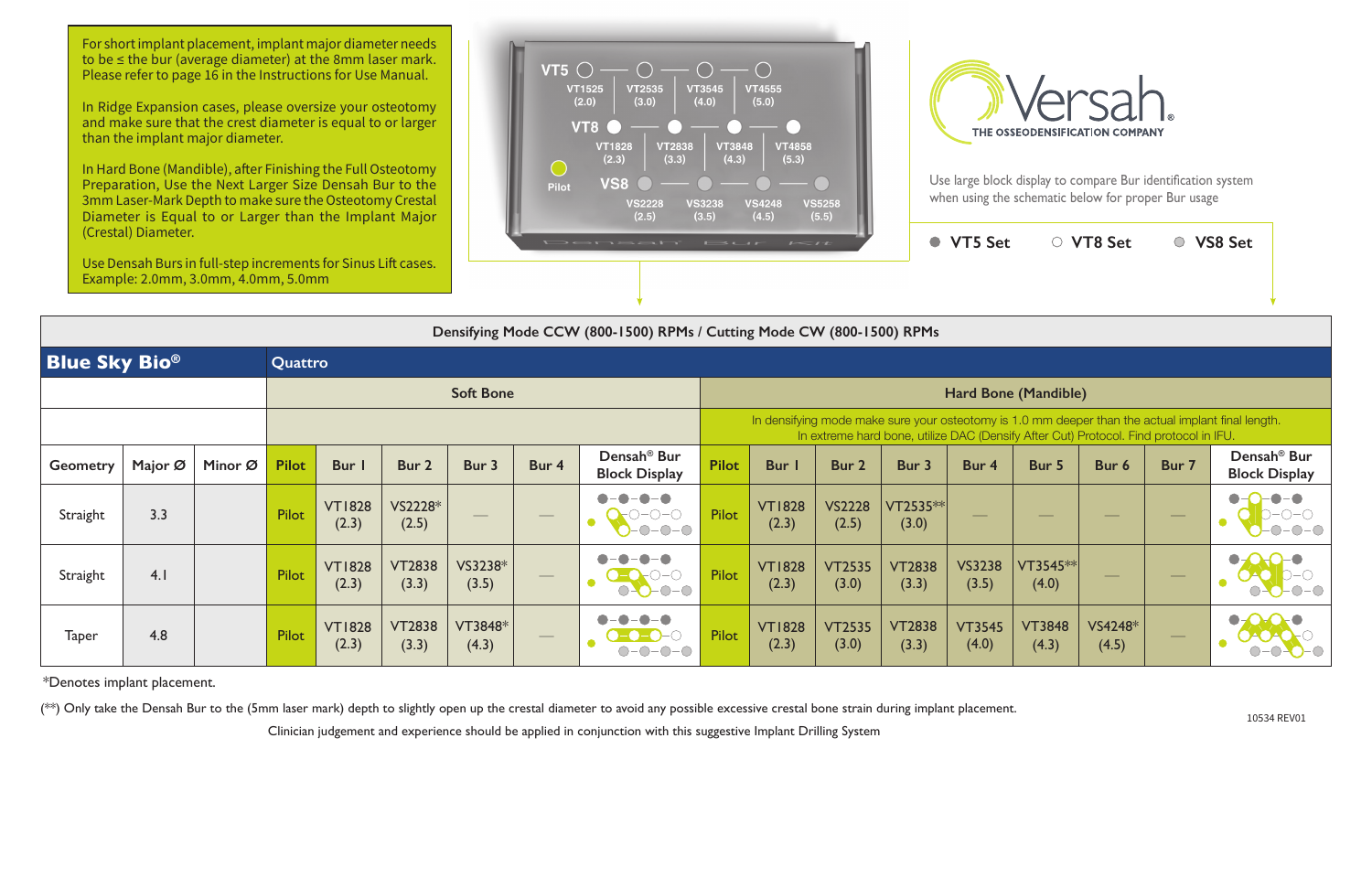Use large block display to compare Bur identification system when using the schematic below for proper Bur usage

|                      | (Crestal) Diameter. | Use Densah Burs in full-step increments for Sinus Lift cases.<br>Example: 2.0mm, 3.0mm, 4.0mm, 5.0mm |                    |                        |                        |                        |                          | Densah' Bur Kit                                                                               |                                                                                                                                                                                             |                        |                        |                        | ● VT5 Set              |                          | ○ VT8 Set              |                          | ○ VS8 Set        |                                                                |  |  |  |
|----------------------|---------------------|------------------------------------------------------------------------------------------------------|--------------------|------------------------|------------------------|------------------------|--------------------------|-----------------------------------------------------------------------------------------------|---------------------------------------------------------------------------------------------------------------------------------------------------------------------------------------------|------------------------|------------------------|------------------------|------------------------|--------------------------|------------------------|--------------------------|------------------|----------------------------------------------------------------|--|--|--|
|                      |                     |                                                                                                      |                    |                        |                        |                        |                          | Densifying Mode CCW (800-1500) RPMs / Cutting Mode CW (800-1500) RPMs                         |                                                                                                                                                                                             |                        |                        |                        |                        |                          |                        |                          |                  |                                                                |  |  |  |
| <b>Blue Sky Bio®</b> |                     |                                                                                                      | <b>Bio/Trilobe</b> |                        |                        |                        |                          |                                                                                               |                                                                                                                                                                                             |                        |                        |                        |                        |                          |                        |                          |                  |                                                                |  |  |  |
|                      |                     |                                                                                                      |                    |                        |                        | <b>Soft Bone</b>       |                          |                                                                                               | Hard Bone (Mandible)                                                                                                                                                                        |                        |                        |                        |                        |                          |                        |                          |                  |                                                                |  |  |  |
|                      |                     |                                                                                                      |                    |                        |                        |                        |                          |                                                                                               | In densifying mode make sure your osteotomy is 1.0 mm deeper than the actual implant final length.<br>In extreme hard bone, utilize DAC (Densify After Cut) Protocol. Find protocol in IFU. |                        |                        |                        |                        |                          |                        |                          |                  |                                                                |  |  |  |
| <b>Geometry</b>      | Major Ø             | Minor Ø                                                                                              | <b>Pilot</b>       | Bur I                  | Bur 2                  | Bur 3                  | Bur 4                    | Densah <sup>®</sup> Bur<br><b>Block Display</b>                                               | <b>Pilot</b>                                                                                                                                                                                | Bur                    | Bur 2                  | Bur 3                  | Bur 4                  | Bur 5                    | Bur 6                  | Bur 7                    | Bur 8            | Densah <sup>®</sup> Bur<br><b>Block Display</b>                |  |  |  |
| <b>Taper</b>         | 3.5                 |                                                                                                      | Pilot              | <b>VT1525</b><br>(2.0) | <b>VS2228</b><br>(2.5) | $VT2535**$<br>(3.0)    |                          | -0<br>$O-O-O$<br>$\bullet$<br>$-0$ -O -O                                                      | Pilot                                                                                                                                                                                       | <b>VT1525</b><br>(2.0) | <b>VT1828</b><br>(2.3) | VT2535*<br>(3.0)       |                        |                          |                        |                          |                  | $\bullet - \bullet$<br>$\bigcap -\bigcap -\bigcap$<br>$-0-0-0$ |  |  |  |
| <b>Taper</b>         | 4.3                 |                                                                                                      | Pilot              | <b>VT1828</b><br>(2.3) | VT2838*<br>(3.3)       | $\frac{1}{2}$          | $\overline{\phantom{m}}$ | $\bigcirc$ - $\bigcirc$ - $\bigcirc$<br>$O - O - O - O$                                       | Pilot                                                                                                                                                                                       | <b>VT1828</b><br>(2.3) | <b>VT2535</b><br>(3.0) | <b>VT2838</b><br>(3.3) | VS3238*<br>(3.5)       | $\overline{\phantom{a}}$ |                        | $\frac{1}{2}$            |                  | $ \bigcirc$ $ \bigcirc$                                        |  |  |  |
| <b>Taper</b>         | 5.0                 |                                                                                                      | Pilot              | <b>VT1828</b><br>(2.3) | <b>VT2838</b><br>(3.3) | VT3848*<br>(4.3)       | $\hspace{0.05cm}$        | $-\bullet-\bullet$<br>$-\bigcirc$<br>$\bullet$ - $\bullet$ - $\bullet$ - $\circ$<br>$O-O-O-O$ | Pilot                                                                                                                                                                                       | <b>VT1828</b><br>(2.3) | <b>VT2535</b><br>(3.0) | <b>VT2838</b><br>(3.3) | <b>VT3545</b><br>(4.0) | VT3848*<br>(4.3)         | VS4248*<br>(4.5)       | $\overline{\phantom{a}}$ |                  | $\bullet$<br>$O-O-O-O$                                         |  |  |  |
| <b>Taper</b>         | 6.0                 |                                                                                                      | Pilot              | <b>VT1828</b><br>(2.3) | <b>VT2838</b><br>(3.3) | <b>VT3848</b><br>(4.3) | VT4858*<br>(5.3)         | $\bullet$<br>$-0-0-0$                                                                         | Pilot                                                                                                                                                                                       | <b>VT1828</b><br>(2.3) | <b>VT2535</b><br>(3.0) | <b>VT2838</b><br>(3.3) | <b>VT3545</b><br>(4.0) | <b>VT3848</b><br>(4.3)   | <b>VT4555</b><br>(5.0) | <b>VT4858</b><br>(5.3)   | VS5258*<br>(5.5) | <b>OOC</b><br>$\bullet$<br>DAOAOA<br>-0-0                      |  |  |  |

\*Denotes implant placement.

(\*\*) Only take the Densah Bur to the (5mm laser mark) depth to slightly open up the crestal diameter to avoid any possible excessive crestal bone strain during implant placement.

10534 REV01 Clinician judgement and experience should be applied in conjunction with this suggestive Implant Drilling System

For short implant placement, implant major diameter needs to be ≤ the bur (average diameter) at the 8mm laser mark. Please refer to page 16 in the Instructions for Use Manual.

In Ridge Expansion cases, please oversize your osteotomy and make sure that the crest diameter is equal to or larger than the implant major diameter.

In Hard Bone (Mandible), after Finishing the Full Osteotomy Preparation, Use the Next Larger Size Densah Bur to the 3mm Laser-Mark Depth to make sure the Osteotomy Crestal Diameter is Equal to or Larger than the Implant Major



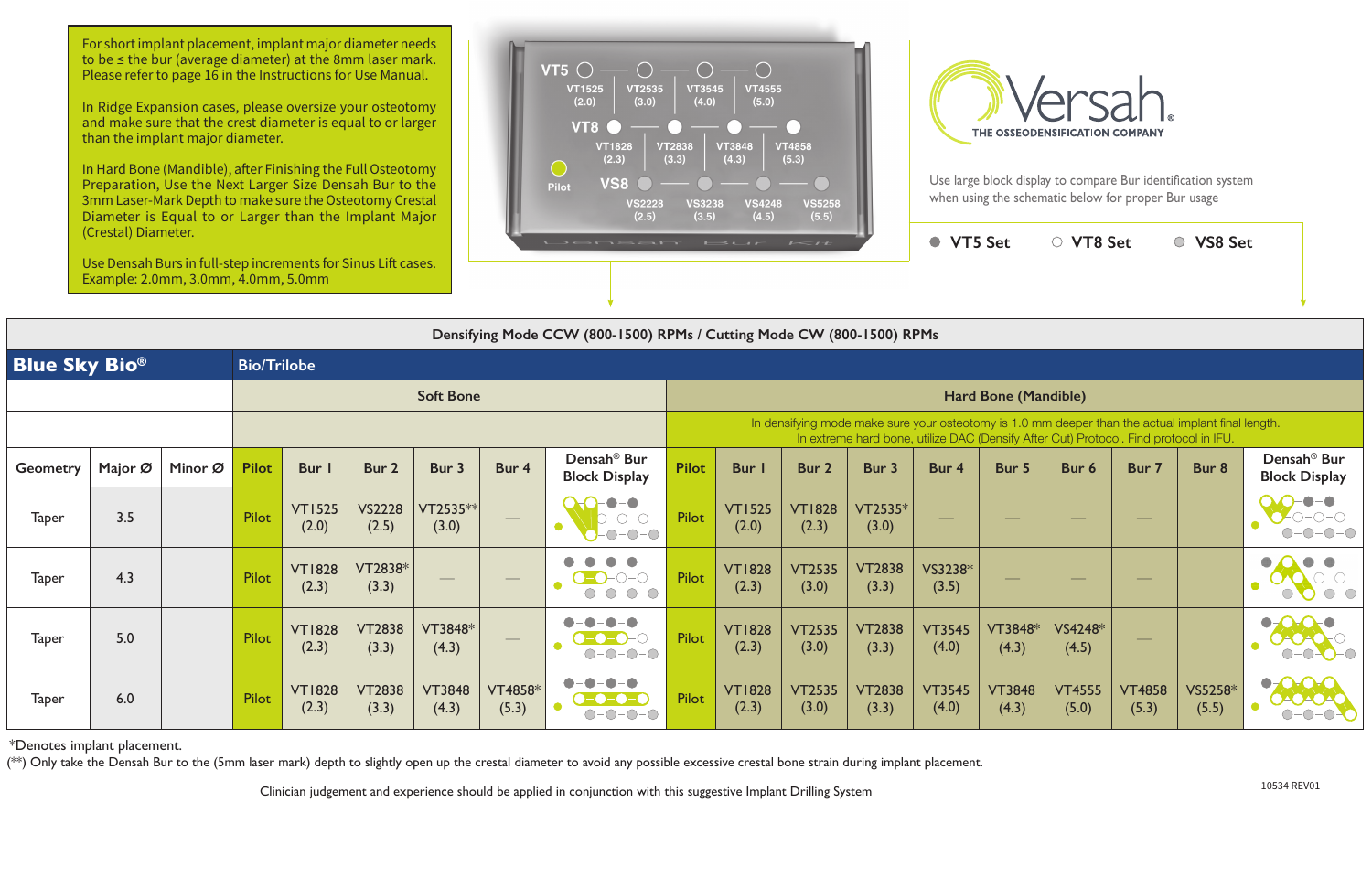For short implant placement, implant major diameter needs to be ≤ the bur (average diameter) at the 8mm laser mark. Please refer to page 16 in the Instructions for Use Manual.

|                      | (Crestal) Diameter.<br>Use Densah Burs in full-step increments for Sinus Lift cases.<br>Example: 2.0mm, 3.0mm, 4.0mm, 5.0mm |         |                |                        |                        |                        |                  | Densah <sup>"</sup> Bur                                               | $I = I I$    |                                                                                                                                                                                             | ● VT5 Set              |                             | ○ VT8 Set              |                          | ○ VS8 Set        |       |                                                 |  |  |  |
|----------------------|-----------------------------------------------------------------------------------------------------------------------------|---------|----------------|------------------------|------------------------|------------------------|------------------|-----------------------------------------------------------------------|--------------|---------------------------------------------------------------------------------------------------------------------------------------------------------------------------------------------|------------------------|-----------------------------|------------------------|--------------------------|------------------|-------|-------------------------------------------------|--|--|--|
|                      |                                                                                                                             |         |                |                        |                        |                        |                  | Densifying Mode CCW (800-1500) RPMs / Cutting Mode CW (800-1500) RPMs |              |                                                                                                                                                                                             |                        |                             |                        |                          |                  |       |                                                 |  |  |  |
| <b>Blue Sky Bio®</b> |                                                                                                                             |         | <b>BIO/Max</b> |                        |                        |                        |                  |                                                                       |              |                                                                                                                                                                                             |                        |                             |                        |                          |                  |       |                                                 |  |  |  |
|                      |                                                                                                                             |         |                |                        |                        | <b>Soft Bone</b>       |                  |                                                                       |              |                                                                                                                                                                                             |                        | <b>Hard Bone (Mandible)</b> |                        |                          |                  |       |                                                 |  |  |  |
|                      |                                                                                                                             |         |                |                        |                        |                        |                  |                                                                       |              | In densifying mode make sure your osteotomy is 1.0 mm deeper than the actual implant final length.<br>In extreme hard bone, utilize DAC (Densify After Cut) Protocol. Find protocol in IFU. |                        |                             |                        |                          |                  |       |                                                 |  |  |  |
| Geometry             | Major Ø                                                                                                                     | Minor Ø | <b>Pilot</b>   | Bur I                  | Bur 2                  | Bur 3                  | Bur 4            | Densah <sup>®</sup> Bur<br><b>Block Display</b>                       | <b>Pilot</b> | <b>Bur</b> I                                                                                                                                                                                | Bur 2                  | Bur 3                       | Bur 4                  | Bur 5                    | Bur 6            | Bur 7 | Densah <sup>®</sup> Bur<br><b>Block Display</b> |  |  |  |
| <b>Taper</b>         | 3.5                                                                                                                         |         | Pilot          | <b>VT1525</b><br>(2.0) | VS2228*<br>(2.5)       |                        |                  | $\bullet$<br>∩−∩−∩<br>$O-O-O$                                         | Pilot        | <b>VT1525</b><br>(2.0)                                                                                                                                                                      | <b>VT1828</b><br>(2.3) | VT2535*<br>(3.0)            |                        |                          |                  |       |                                                 |  |  |  |
| <b>Taper</b>         | 4.3                                                                                                                         |         | Pilot          | <b>VT1828</b><br>(2.3) | VT2838*<br>(3.3)       |                        |                  | ∩–∩<br>$-0-0-$<br>$-\bigcirc$                                         | Pilot        | <b>VT1828</b><br>(2.3)                                                                                                                                                                      | <b>VT2535</b><br>(3.0) | <b>VT2838</b><br>(3.3)      | VS3238*<br>(3.5)       |                          |                  |       |                                                 |  |  |  |
| <b>Taper</b>         | 4.3 Short                                                                                                                   |         | Pilot          | <b>VT1828</b><br>(2.3) | <b>VT2838</b><br>(3.3) | VT3545 **<br>(4.0)     |                  | $ \bigcap$ $-$<br>$-\bigcirc$                                         | Pilot        | <b>VT1828</b><br>(2.3)                                                                                                                                                                      | <b>VT2535</b><br>(3.0) | <b>VT2838</b><br>(3.3)      | VT3545*<br>(4.0)       | $\overline{\phantom{a}}$ |                  |       |                                                 |  |  |  |
| <b>Taper</b>         | 5.0                                                                                                                         |         | Pilot          | <b>VT1828</b><br>(2.3) | <b>VT2838</b><br>(3.3) | VT3848*<br>(4.3)       |                  | $-0$ - $0$ - $0$                                                      | Pilot        | <b>VT1828</b><br>(2.3)                                                                                                                                                                      | <b>VT2535</b><br>(3.0) | <b>VT2838</b><br>(3.3)      | <b>VT3545</b><br>(4.0) | <b>VT3848</b><br>(4.3)   | VS4248*<br>(4.5) |       |                                                 |  |  |  |
| <b>Taper</b>         | 5.0 Short                                                                                                                   |         | Pilot          | <b>VT1828</b><br>(2.3) | <b>VT2838</b><br>(3.3) | <b>VT3848</b><br>(4.3) | VS4248*<br>(4.5) | $\cdot$ $\bigcirc$                                                    | Pilot        | <b>VT1828</b><br>(2.3)                                                                                                                                                                      | <b>VT2535</b><br>(3.0) | <b>VT2838</b><br>(3.3)      | <b>VT3545</b><br>(4.0) | <b>VT3848</b><br>(4.3)   | VS4248*<br>(4.5) |       |                                                 |  |  |  |

\*Denotes implant placement.

(\*\*) Only take the Densah Bur to the (5mm laser mark) depth to slightly open up the crestal diameter to avoid any possible excessive crestal bone strain during implant placement. **\***Clinician judgement and experience should be applied in conjunction with this suggestive Implant Drilling System

In Ridge Expansion cases, please oversize your osteotomy and make sure that the crest diameter is equal to or larger than the implant major diameter.

In Hard Bone (Mandible), after Finishing the Full Osteotomy Preparation, Use the Next Larger Size Densah Bur to the 3mm Laser-Mark Depth to make sure the Osteotomy Crestal Diameter is Equal to or Larger than the Implant Major





Use large block display to compare Bur identification system when using the schematic below for proper Bur usage